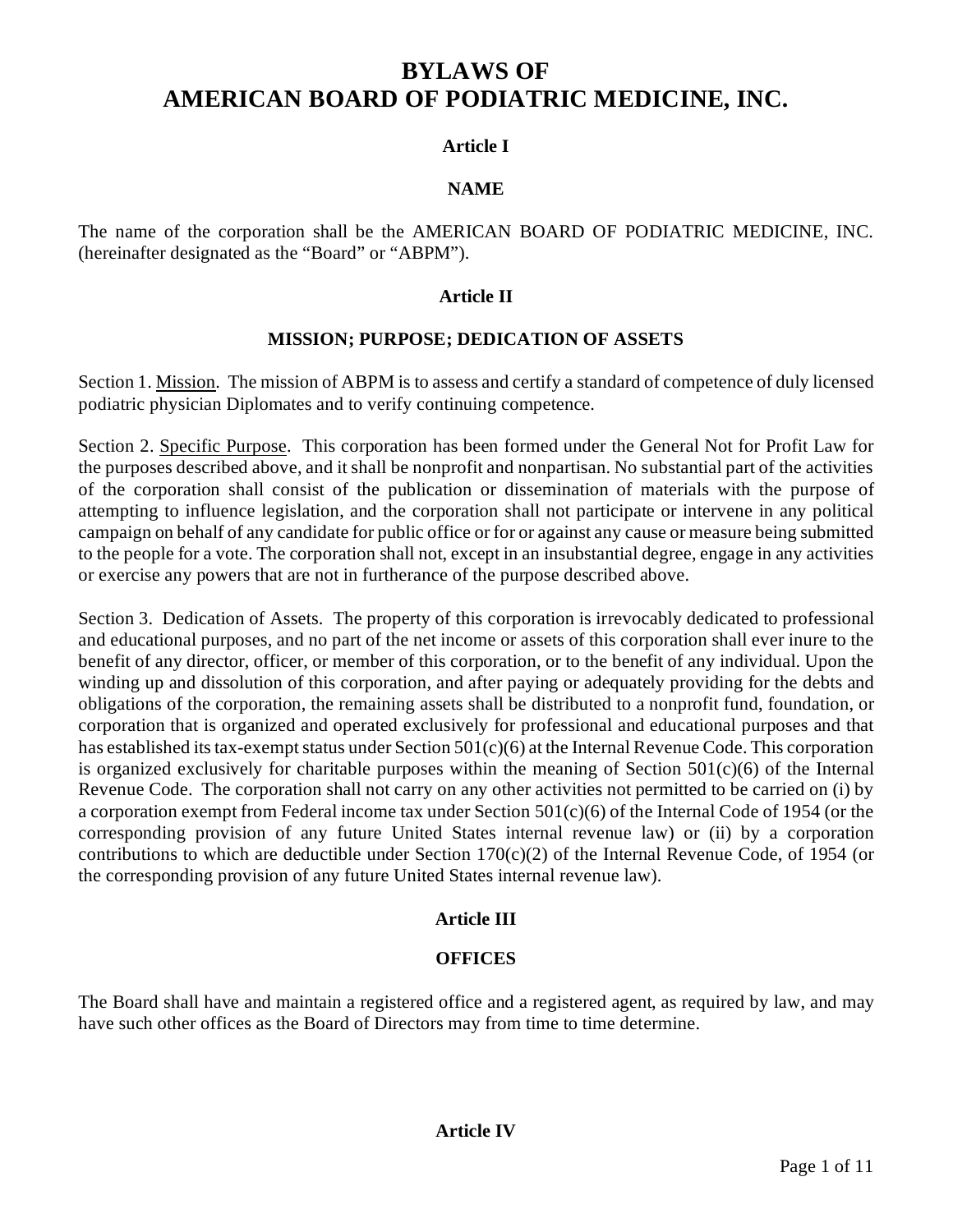# **MEMBERS**

Section 1. Membership:

# **Classes, Categories, and Status**

There shall be six (6) classes of members:

- A. Board Eligible
- B. Board Qualified
- C. Diplomate (three 3 Categories):
	- a. Regular
	- b. Emeritus
	- c. Founder
- D. Inactive
- E. Suspended
- F. Revoked

# **Status:**

The membership classes, as described in the Policy Manual, are as follows:

- A. Board Eligible
- B. Board Qualified
- C. Active Diplomate
- D. Inactive Diplomate
- E. Suspended Diplomate
- F. Revoked Diplomate

# **Lifetime Certificate Holders:**

Diplomates certified in 1993 or prior hold lifetime certificates. Active Diplomates in this group are required to report CME, hold an active license, and re-credential every ten (10) years via a self-assessment examination.

# **Time Limited Certificate Holders:**

Diplomates certified in 1994 or thereafter hold time-limited certificates. Active Diplomates in this group are required to report CME, hold an active license, and re-credential via the ABPM Time Limited Certificates program set forth in the ABPM policy manual ("Policy Manual"). Enrollment in the ABPM Maintenance of Certification ("MOC") program is required, and the Diplomate will then abide by the program requirements contained therein as defined in the Policy Manual.

Section 2. Certificates: The Board of Directors shall issue certificates attesting to the Diplomates' admission to the Board. These certificates may have a time limitation and shall remain the sole property of the Board.

Section 3. Resignation: Members may resign from the Board at any time by giving written notice to ABPM's headquarters office.

Section 4. Termination of Membership: Membership in the Board may be terminated for cause. Violation of these Bylaws or any rule, or policy of the Board as specified in the Policy Manual shall be cause for termination.

Section 5. Application for Reinstatement: The Board of Directors has the responsibility to determine when, or if, evidence is sufficient to warrant reinstatement of a Diplomate as per the guidelines set forth in the Policy Manual.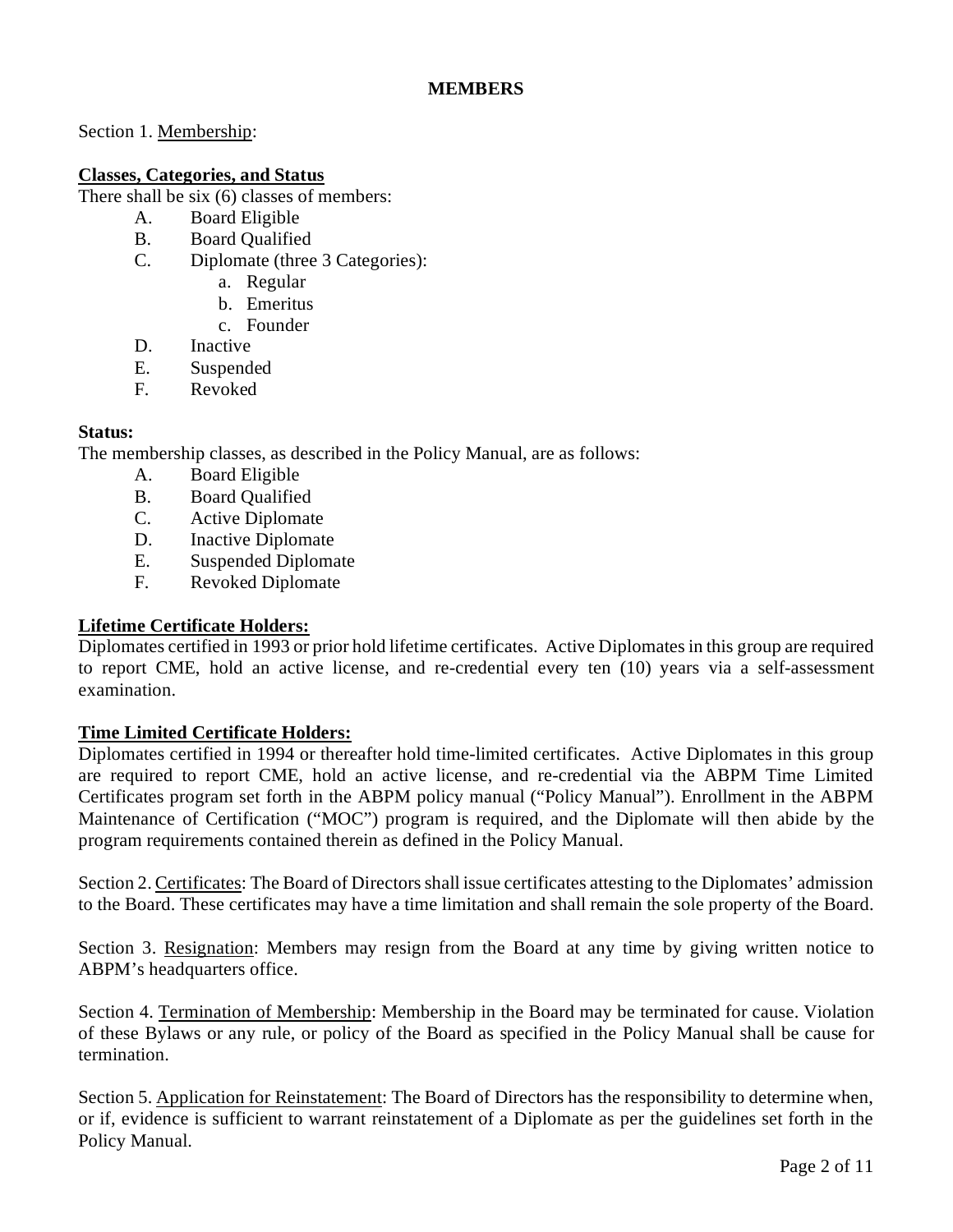# **Article V**

### **DUES, FEES AND ASSESSMENTS**

Fees for examinations and for each class and category of membership within the Board, as well as the time for paying same shall be determined by the Board of Directors. Annual registration fees are not refundable.

# **Article VI**

# **MEETING OF MEMBERS**

Section 1. Annual Meeting: The annual meeting of the members shall be held at such date and time as shall be determined by the Board of Directors.

Section 2. Purpose: The purpose of the annual meeting of the members is to:

- a) receive reports from the Board of Directors on the activities of the Board;
- b) provide members an opportunity to express their opinions on matters affecting the Board

Notice of any new business to be brought before the annual meeting shall be submitted to the Secretary and President at least twenty-one (21) days before the date of the annual meeting. The order of business for a meeting shall be determined in advance by the President.

Section 3. Special Meetings: Special meetings of the members may be called by the President or the Board of Directors. Special meetings shall be held at such date, time and place as shall be determined by the Board of Directors.

Section 4. Notice of Meetings; Place of Meeting: Notice of the date, time and place of any annual or special meeting shall be delivered not less than sixty (60) days before the date of the meeting, to each ember entitled to vote at such meeting.The notice shall be given either personally; by electronic transmission by the Board; by first-class, registered or certified mail; or by other means of written communication, charges prepaid, and shall be addressed to each member entitled to vote, at the address of that member as it appears on the books of the Board or at the address given by the member to the corporation for purposes of notice. The Board may authorize Members who are not present in person to participate by electronic transmission or electronic video communication, pursuant to Section 5 of Article VI of these Bylaws.

Section 5: Meetings by Electronic Transmission or Electronic Video Screen Communication. A meeting of the members may be conducted, in whole or in part, by electronic transmission by and to the Board, or by electronic video screen communication, if the requirements of this Section 5 are satisfied:

(a) The Board implements reasonable measures to provide members a reasonable opportunity to participate in the meeting and to vote on matters submitted to the members, including an opportunity to read or hear the proceedings of the meeting substantially concurrently with those proceedings; and

(b) If any member votes or takes other action at the meeting by means of electronic transmission to the Board or electronic video screen communication, a record of that vote or action is maintained by the Board.

"Electronic transmission by the Board" means a communication delivered by (1) facsimile transmission or electronic mail when directed to the facsimile number or electronic mail address, respectively, for that member on record with the Board, (2) posting on an electronic message board or network which the Board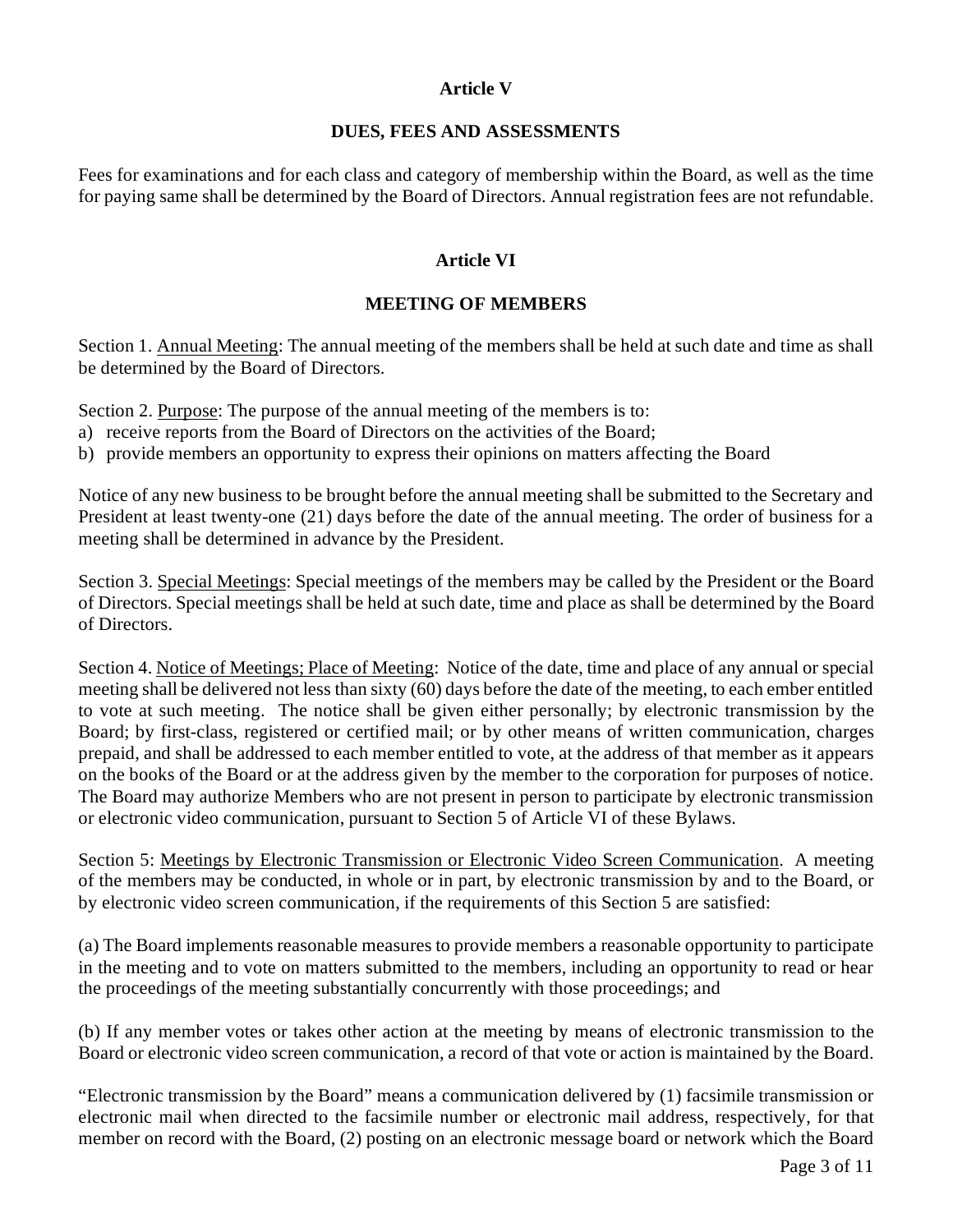has designated for those communications, together with a separate notice to the member of the posting, or (3) other means of electronic communication; providing that (1) such member has provided an unrevoked consent to the use of those means of transmission to conduct a meeting of members, and (2) such means of transmission creates a record that can be retained, retrieved, and reviewed, and that may later be transferred into a tangible and legible form. Any request by the Board for such consent shall include a notice that absent such consent of the member, the meeting of members shall be held at a physical location.

"Electronic transmission to the Board" means a communication delivered by (1) facsimile transmission or electronic mail when directed to the facsimile number or electronic mail address, respectively, which the Board has provided from time to time to members for sending communications to the Board, (2) posting on an electronic message board or network which the Board has designated for those communications, and which transmission shall be deemed validly delivered upon the posting, or (3) other means of electronic communication; providing that (1) the Board has adopted reasonable measures to verify that the sender is the member purporting to send the transmission, and (2) the transmission creates a record that can be retained, retrieved, and reviewed, and that may later be transferred into a tangible and legible form

Section 6: Resolutions and Motions: Eligible voting members may make a motion for "New Business" and submit a resolution in writing through Board Headquarters to the Executive Director and President, at least thirty (30) days prior to the meeting.

Section 7: Quorum: The quorum for the transaction of business shall be at least fifteen percent (15%) of the eligible voting diplomate membership. If such quorum is not achieved at the annual meeting of members, business will be conducted via electronic ballot subsequent to said meeting.

Section 8. Voting: On any matter to be voted upon at any meeting of members, each member with voting rights shall be entitled to one (1) vote. Adoption of any motion shall be by a simple majority of the voting members, provided that a quorum is attained.

Section 9. Mail or Electronic Ballots: Any business can be approved by mail or electronic ballot. Approval shall be granted upon a simple majority of the ballots received, provided a quorum is attained, except where otherwise provided by law, the articles of incorporation of the Board, or these Bylaws, by the date specified on the ballot.

# **Article VII**

# **BOARD OF DIRECTORS**

Section 1. General Powers: The property, business and affairs of the Board shall be managed by its Board of Directors. The Board of Directors may adopt such rules and regulations for the conduct of its business as shall be deemed advisable and consistent with these Bylaws and the Policy Manual and may in the execution of the power granted it, appoint such agent or agents as it may deem necessary.

Section 2. Number, Tenure and Qualifications: The Board of Directors shall consist of a minimum of eight (8) voting Diplomates. The term of elected Directors shall be four (4) years and no Director shall serve as such for more than two (2) consecutive full four (4) year terms. The Executive Director shall be a member of the Board without a right to vote.

Section 3. Election: Prior to the annual meeting of the Board of Directors the eligible Diplomates may elect Directors by the method approved by the Board of Directors to hold office until their successors are elected and assume their position or until their resignation, or removal, or they are otherwise unable to fulfill an unexpired term. In the event of a tie vote the existing Board of Directors shall elect, by closed ballot, the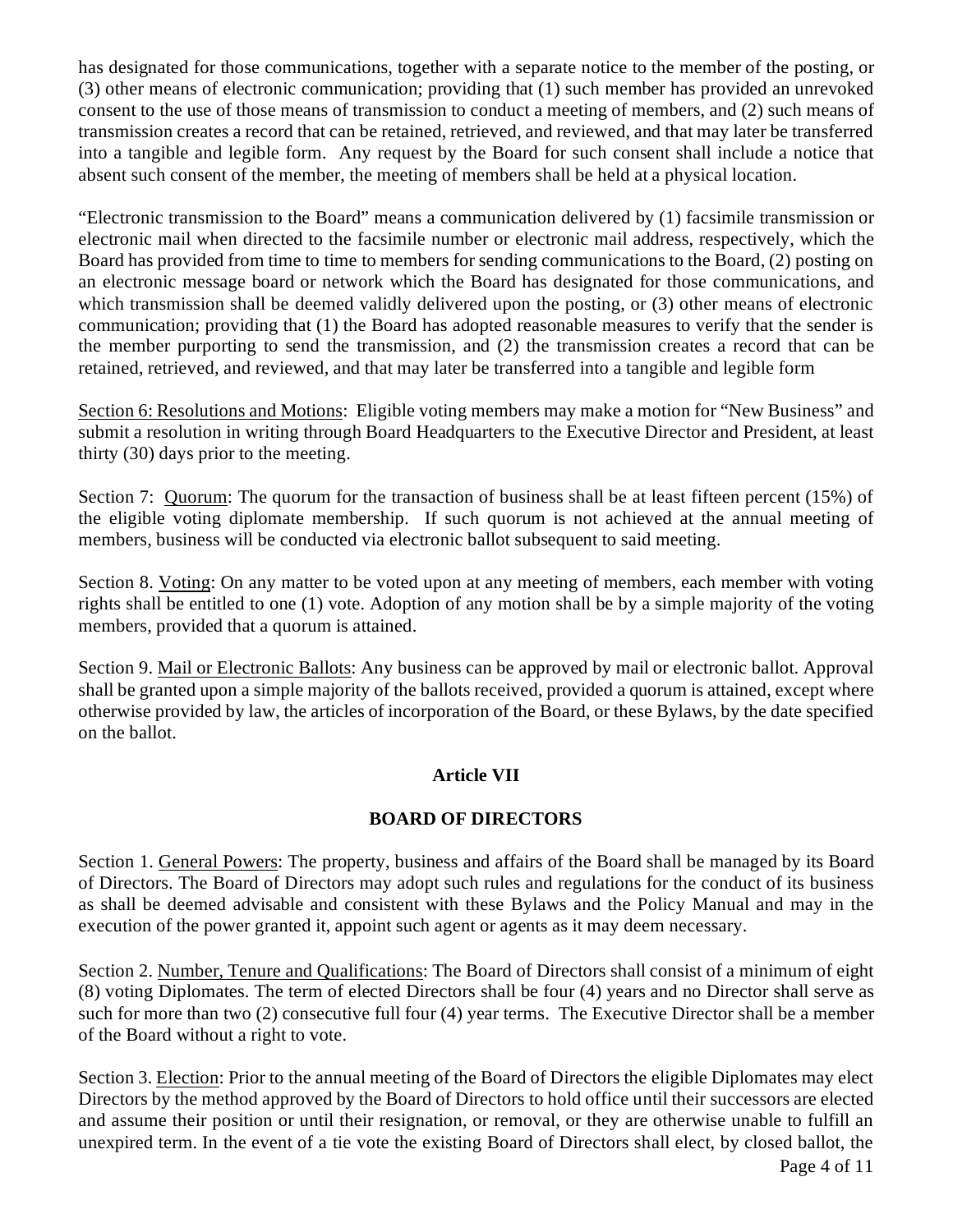new Director from among those having received an equal number of votes. Candidates for office shall be nominated under the procedures set forth in Article IX, Section 2 of these Bylaws and shall assume their positions at the annual meeting of members.

Section 4. Resignation: Any Director may resign at any time by giving written notice to the President. Such resignation shall take effect when the notice is delivered unless the notice specifies a future date; the acceptance of such resignation shall not be necessary to make it effective.

Section 5. Removal: Director(s) may be removed by the affirmative vote of two-thirds (2/3) of the eligible voting Diplomates. Notice of such action shall be delivered to all eligible voting Diplomates. Such removal shall be without prejudice to the contract rights, if any, of the Director(s) removed. The Board of Directors shall have the power and authority to remove a Director and declare his or her office vacant if he or she is unable to carry out the duties required of Director due to medical or mental incapacitation. The vote to remove a Director must be unanimous by the remaining Directors on the Board of Directors.

Section 6. Vacancies: Any vacancy occurring in the Board of Directors shall be filled by majority vote of the Board of Directors. Each Director appointed to fill a vacancy shall hold office for the unexpired term of their predecessor in office.

Section 7. Annual Meetings: The Annual Meeting of the Board of Directors shall be held at a date and time designated by the Board of Directors.

Section 8. Regular Meetings: The Board of Directors shall hold regular meetings at such places and times as may be designated by the Board of Directors.

Section 9. Special Meetings: Special meetings of the Board of Directors may be held at the call of the President or at the request of any three (3) Directors. Such meetings will be held at such places and times as may be designated by the Board of Directors.

Section 10. Notice of Meetings: Notice of special meetings conducted in other fashions, e.g. conference calls, shall be given within a reasonable time frame.

Section 11. Quorum: A majority of the voting Directors entitled to vote shall constitute a quorum for the transaction of business at any meeting of the Board of Directors.

Section 12. Manner of Acting: The act of a majority of the Directors at a meeting at which a quorum is present shall be the act of the Board of Directors, unless the act of a greater number is required by law, the articles of incorporation, or by these Bylaws.

Section 13. Virtual Participation at Meetings: The Board of Directors or any committee or subcommittee designated by the Board of Directors may take any action permitted or authorized by these Bylaws by means of remote conferencing**,** however facilitated. Participation in a meeting pursuant to this section shall be equivalent to presence in person at such meeting.

Section 14. Compensation. Directors shall be compensated for their services only as outlined in the Policy Manual. In addition, Directors may be reimbursed for such actual expenses, in reasonable amounts approved by the Board, according to the processes set forth in the Policy Manual. This Section 14 shall not be construed to preclude any Director from serving the Corporation in any other capacity, such as an agent, employee, or otherwise, and receiving compensation for those services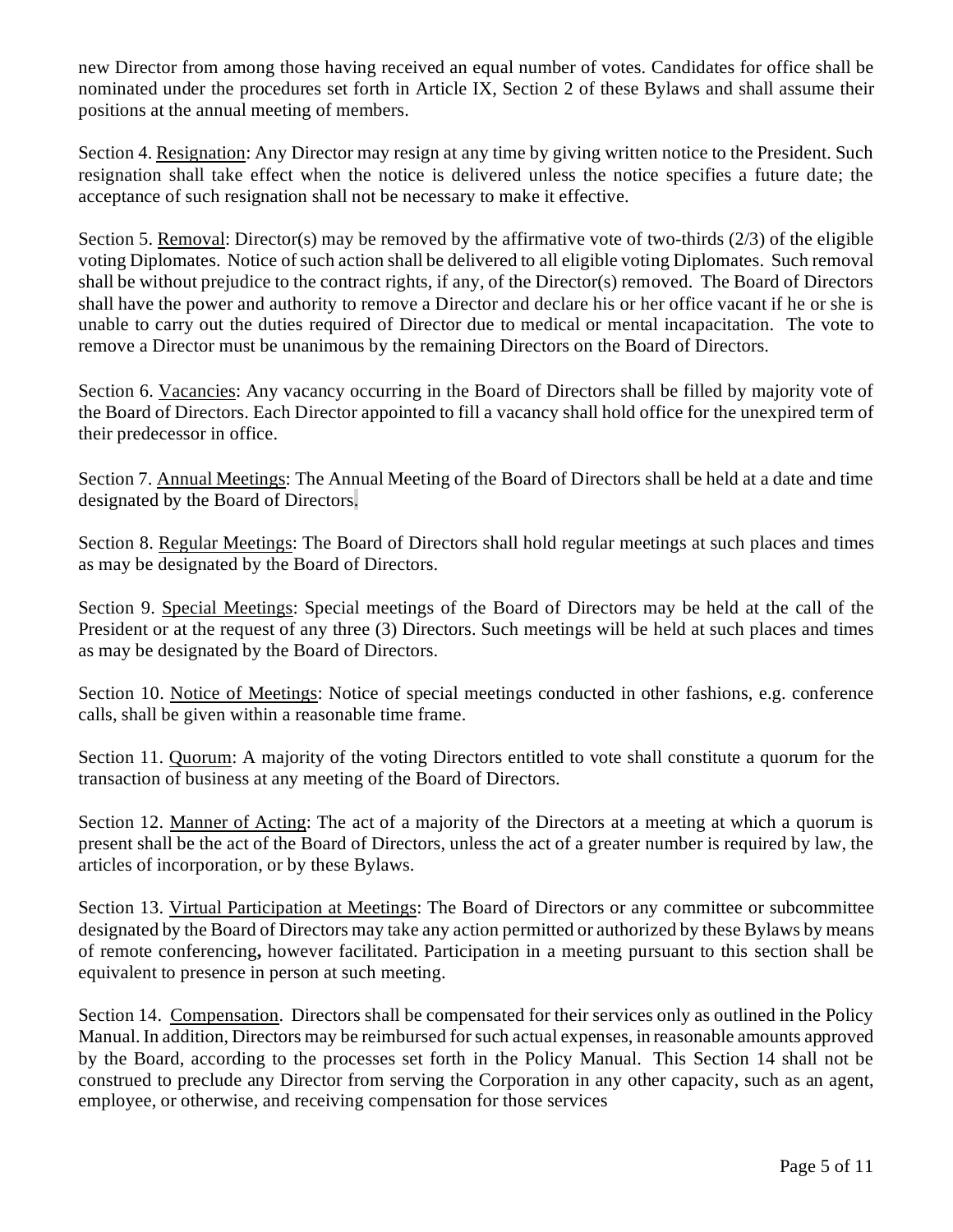# **Article VIII**

# **OFFICERS AND EXECUTIVE DIRECTOR**

Section 1. Officers: The officers of the Board shall consist of a President, a Vice President, a Secretary, a Treasurer and the Immediate Past President. The Board of Directors may elect or appoint such other officers from among themselves as shall be deemed necessary that shall have the authority to perform such duties as may be prescribed for them by the Board of Directors.

Section 2. Election and Term of Office: The President, Vice President, Secretary and Treasurer shall be elected annually by and from the eligible voting Directors. The term of service shall be one (1) year. No officer may serve more than two (2) consecutive terms in a given office. Such officers shall assume office at the conclusion of the annual meeting of the members.

Section 3. Removal: Any officer may be removed by a two-thirds (2/3) vote of the eligible voting Directors whenever, in their judgment doing so would serve the best interests of the Board. Such removal shall be without prejudice to the contract rights, if any, of the officer who is removed as identified in Article VII, Section 15. Election to an office shall not of itself create contract rights.

Section 4. Resignation: Officers may resign at any time by giving written notice to the President of the Board. In the case of resignation by the President notice shall be tendered to the Vice President. Resignations shall take effect at the time tendered unless otherwise specified therein.

Section 5. Vacancies: Vacancies in any office shall be filled by the President, at any regular meeting or at a special meeting called for such purpose. Each officer appointed to fill a vacancy shall hold office for the unexpired term of their predecessor in office or until their resignation, or removal, or they are otherwise unable to fulfill an unexpired term.

Section 6. President: The President shall be the principal elected officer of the Board and shall in general oversee all business and affairs of the Board in the manner prescribed by the Board of Directors. The President shall preside at all meetings of the Board of Directors and serve ex-officio as a non-voting director, except when required to break a tie vote among the Board. The President shall be an ex-officio member of all committees. The President may sign, with another proper officer of the Board authorized by the Board, any deeds, mortgages, bonds, contracts, or other instruments which the Board has authorized to be executed, except in cases where doing so is expressly delegated by the Board, these Bylaws, or by statute to some other officer or agent of the Board.

Section 7. Vice President: In the absence of the President or in the event of the President's inability or refusal to act, the Vice President shall act "in pro per" for the President. The Vice President shall perform such other duties as from time to time may be assigned by the President or by the Board of Directors.

Section 8. Secretary: The Secretary shall:

Record the minutes of the meetings of the members and of the Board of Directors, ensure that all notices are duly given in accordance with the provisions of these Bylaws or as required by law:

- a) oversee custodianship of the Board's records and
- b) perform such other duties as from time to time may be assigned by the President or by the Board of Directors.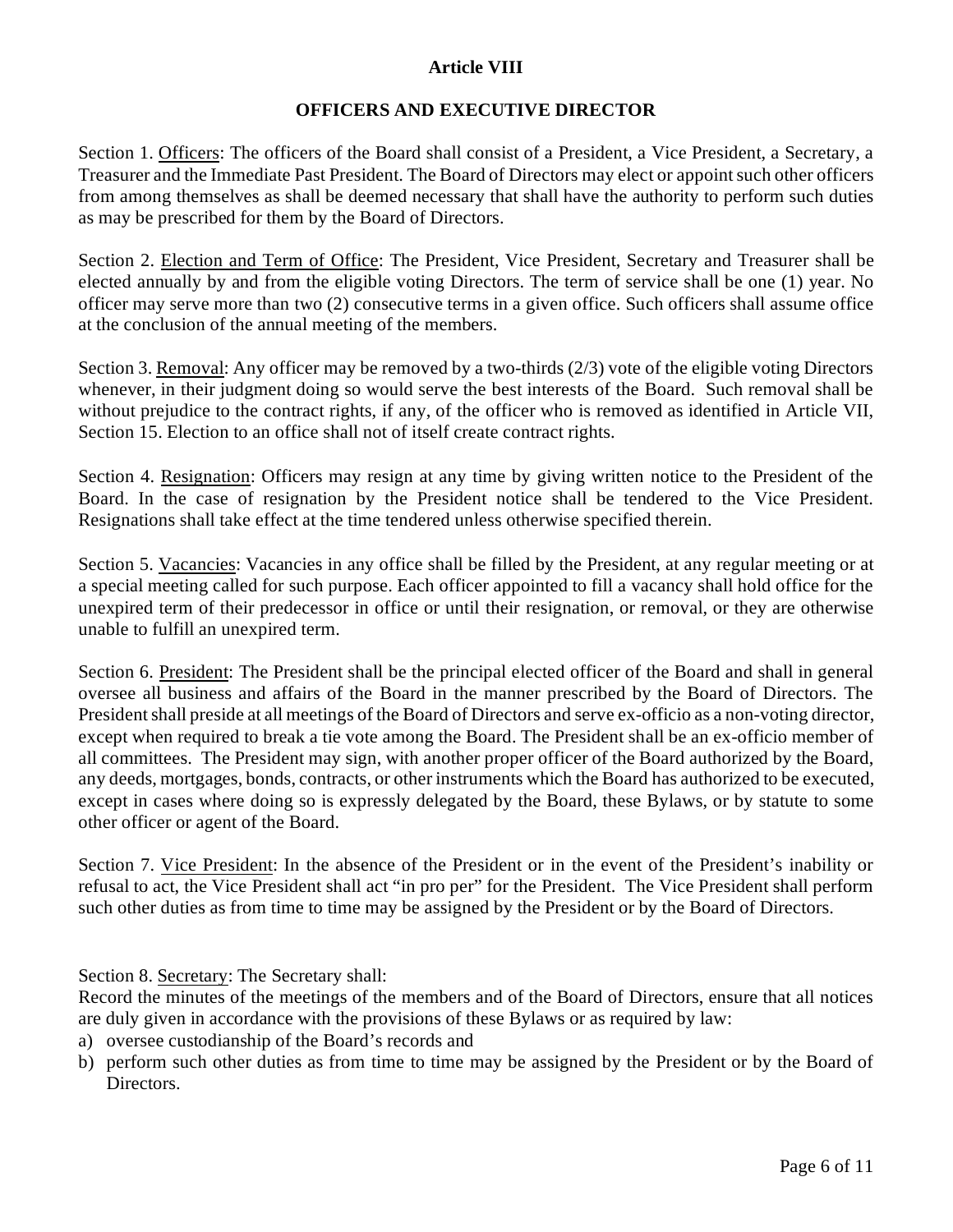The administrative duties of the Secretary may be assigned, in whole or in part, to the Executive Director by the Board of Directors.

Section 9. Treasurer: The Treasurer shall make an account of all monies received and expended by the Board and shall oversee disbursements per the Board of Directors as specified in the Policy Manual. The Treasurer shall direct and verify that all sums received shall be deposited or invested in such fiduciary accounts authorized by the Board of Directors. The Treasurer is responsible for the strategic allocation of monies from the Board's accounts to ensure operating funds are available when needed. The Treasurer shall perform such other duties as from time to time may be assigned by the President or by the Board of Directors.

The administrative duties of the Treasurer may be assigned, in whole or in part to the Executive Director by the Board of Directors.

Section 10. Immediate Past President: The Immediate Past President shall perform such duties as may be designated by the President or Board of Directors. Upon termination of his or her term of office as President the incumbent shall become Past President for the term of the incoming President. If the Immediate Past President's term on the Board of Directors has expired, he or she shall serve on the Board as an officer in an ex-officio capacity.

Section 11. Executive Director: The administrative duties and day-to-day operation of the Board shall be delegated to a staff head or firm employed or appointed by the Board of Directors. The Executive Director shall be responsible to the Board of Directors and shall act in accord with these Bylaws and the Policy Manual.

Section 12. Compensation of Officers. The salaries of officers, if any, shall be fixed from time to time by resolution of the Board of Directors or Committee to whom the Board of Directors has delegated this function, and no officer shall be prevented from receiving such salary by reason of the fact that he or she is also a Director. In all cases, any salaries received by officers shall be reasonable and given in return for services actually rendered for the corporation which relate to the performance of the public benefit purposes of the corporation. No salaried officer serving as a Director shall be permitted to vote on his or her own compensation as an officer.

The Board of Directors shall periodically review the fairness of compensation, including benefits, paid to every person, regardless of title, (i) once such person is hired, (ii) upon any extension or renewal of such person's term of employment, and (iii) when such person's compensation is modified.

# **Article IX**

# **COMMITTEES**

With the exception of the Executive Committee and Standing Committees, the President, with the approval of the Board of Directors, shall appoint such committees as may be necessary for the proper conduct and management of the Board. Appointment and/or dismissal of committee Chairs shall be made by the President. Unless otherwise specified the Chairperson of the committee or subcommittee shall appoint its members and all members of each committee or sub-committee shall be Diplomates of the Board. With the exception of the Executive Committee, any member may be removed by the person or persons authorized to appoint such member whenever, in their judgment, the best interests of the Board shall be served. A majority of members shall constitute a quorum for action at any meeting unless otherwise specified.

Standing Committees of the Board shall be: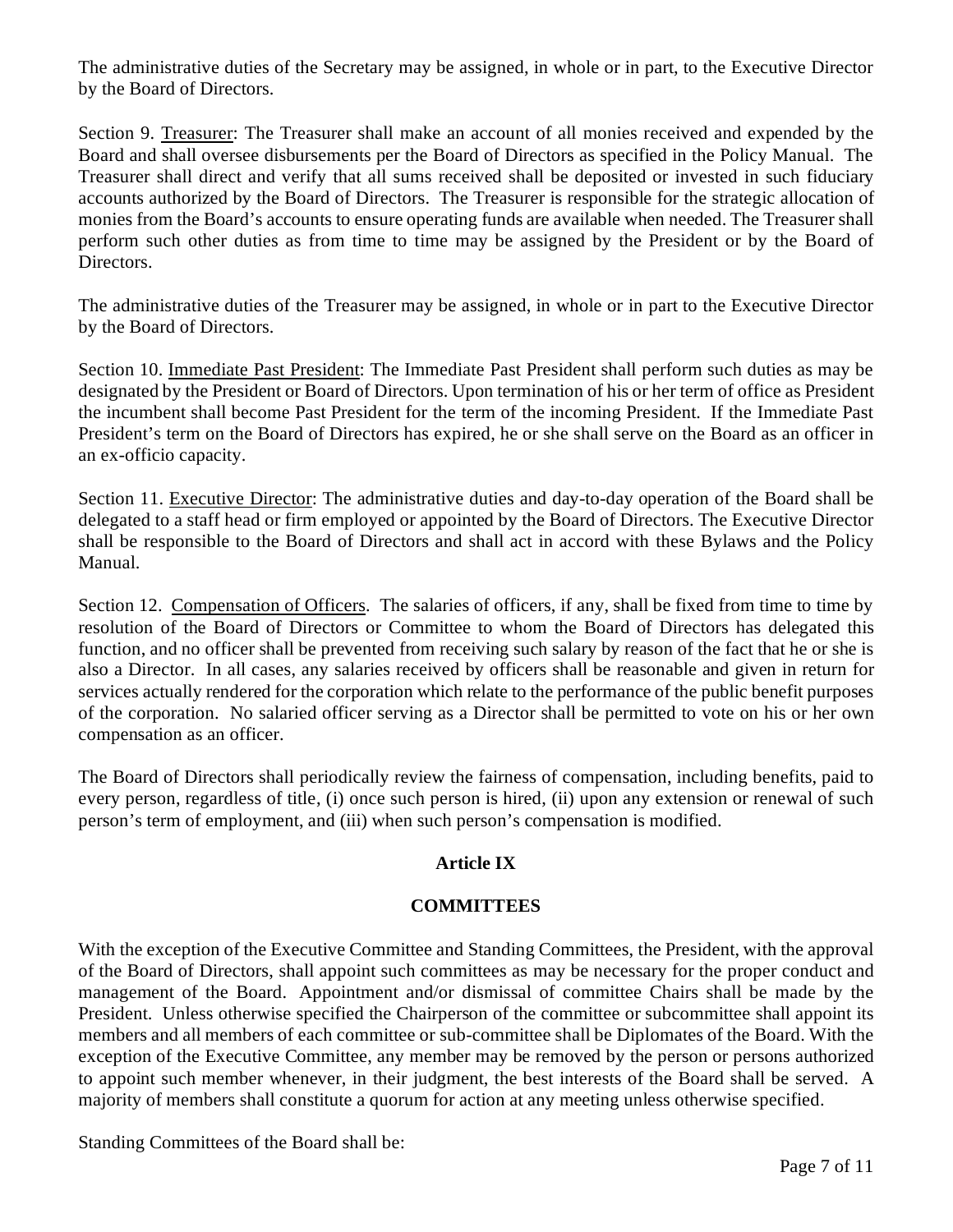Section 1. Executive Committee: Shall be a standing committee of the Board but will hold no regular meetings of its own accord. The role of the Executive Committee shall be to represent the Board of Directors to external entities when deemed appropriate by the Board of Directors such as meeting at which it is infeasible for the entire Board of Directors to be present. The Executive Committee shall have authority to represent the Board of Directors, but no decisions or recommendations of the Executive Committee shall be binding on the Board unless ratified by majority vote of the full Board of Directors.

The members of the Executive Committee shall normally be the President, Vice-President, Secretary, and Treasurer of the Board of Directors unless the circumstances of its call to duty warrant changes in its composition to include individuals with specific familiarity or expertise in the matter(s) at hand. The Executive Committee's composition for any given assignment will be determined by the President in consultation with the Executive Director. The President shall chair the Executive Committee whenever he or she is a member and will appoint the Chair when not serving as a member.

Section 2. Nominating Committee: Shall consist of three (3) Diplomates, at least one of whom shall be a Director. The Nominating Committee shall recommend a slate of candidates for open positions on the Board of Directors to the Board of Directors. Upon receiving the Committee's recommendation, the Board of Directors shall determine a slate of candidates and present it to the voting members at least one hundred and twenty (120) days prior to the Annual Meeting of the Board of Directors. Additional nominations may be made by the submission of petitions, each of which must be endorsed by at least 5% of the voting membership. Such petitions shall be obtained from Board Headquarters, must abide by the procedure and eligibility requirements of the Nominating Committee as outlined in the Policy Manual and must be received by the Executive Director no later than ninety (90) days prior to the Annual Meeting of the Board of Directors. If valid nomination petitions are received, the Diplomate(s) noted therein shall be added to the slate approved by the Board of Directors and submitted to the membership for voting at least thirty (30) days prior to the annual meeting.

Section 3. Budget Committee: Shall consist of three (3) Diplomates, one (1) of whom shall be the Treasurer of the Board of Directors who shall serve as Chairperson. The committee shall prepare an annual budget for the operation of the Board. The committee shall also make recommendations concerning the investment of the Board's funds and shall perform other duties as specified in the Policy Manual.

Section 4. Credentials Committee: Shall consist of three (3) members, one (1) of whom shall be the Vice-President of the Board of Directors who shall serve as Chairperson. The committee shall review issues of ethics, licensure, re-registration and assessments to determine members' compliance with Board policy and procedures and make recommendations to the Board of Directors for appropriate action and shall perform other duties as specified in the Policy Manual.

Section 5. Examination Committee: Shall be comprised of the committee Chair, appointed by the President, the sub-section Chairs overseeing specific examinations and case review processes, and the subcommittee members. The Examination Committee is responsible for the development and administration of all examinations administered by the Board. The committee is also responsible for the development of materials to assist candidates in understanding the structure and requirements of the examinations.

Section 6. Bylaws Committee: Shall consist of three (3) Diplomates who shall periodically review the Bylaws and Policy Manual and make recommendations to the Board of Directors for modifying them to maintain relevance to contemporary conditions. It shall act as an advisory body whenever such matters are referred to it by the Board of Directors.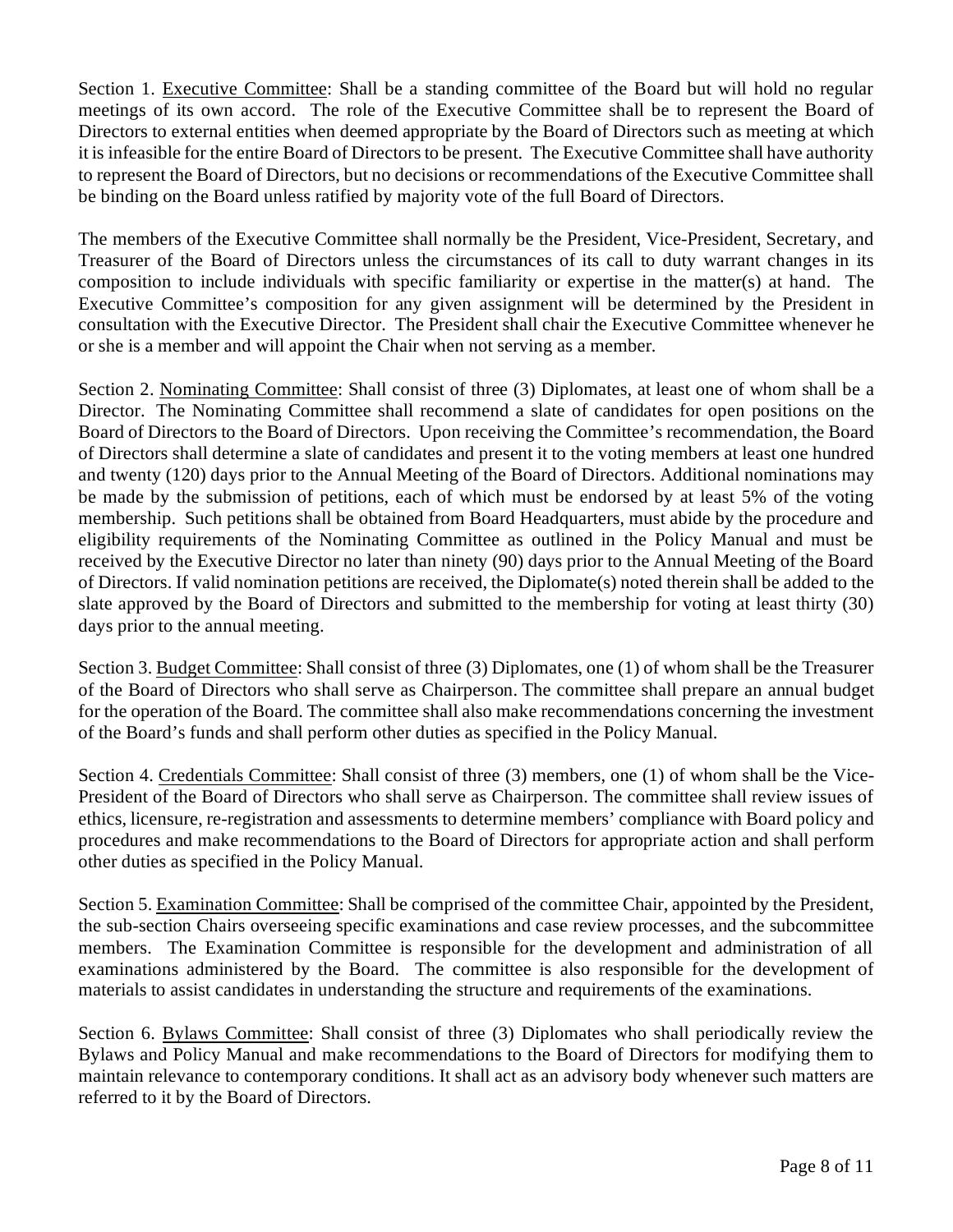Section 7. Other Committees: Other committees or subcommittees, standing or ad hoc, may be created or terminated by a resolution adopted by a majority vote of the Board of Directors.

Section 8. Term: Service on committees shall be annual unless Committee member resigns, is relieved by the Chairperson or the committee is terminated.

Section 9. Chairperson: The Chairperson of each committee or subcommittee shall be responsible for the overall function of the committee and will make regular reports to the Board of Directors regarding committee activity. The Chairperson will also submit an annual budget for their respective committee or subcommittee as required

Section 10. Vacancies: Vacancies in the membership of any committee or subcommittee shall be filled in the same manner as the original appointments.

Section 11. Meetings of Committees or Subcommittees: Each committee or subcommittee Chairperson shall determine the time and place of meetings and the notice required with consultation with Headquarters and the Executive Director.

Section 12. Rules: Each committee or subcommittee may adopt procedural rules consistent with these Bylaws or with the Policy Manual.

# **Article X**

# **CONTRACTS, CHECKS, DEPOSITS AND FUNDS, BONDING**

Section 1. Contracts: The Board of Directors may authorize any officer or officers, agent or agents of the Board, in addition to the officers so authorized by these Bylaws, to enter into any contract or execute and deliver any instrument in the name of and on behalf of the Board and such authority may be general or confined to specific instances.

Section 2. Corporate Seal: The corporate seal of the Board shall be as depicted in the policy manual and will contain such elements as is required by law. Said seal may be used by causing it or a facsimile or equivalent thereof to be impressed or affixed or reproduced.

Section 3. Depositories: All funds of the Board shall be deposited to the credit of the Board in such financial institutions as the Board of Directors may designate.

Section 4. Checks, Drafts, Notes, Etc.: All checks, drafts or other orders for the payment and all notes or other evidences of indebtedness issued in the name of the Board shall be signed by such officer or officers, or agent or agents of the Board and in such manner as shall be determined by resolution of the Board of Directors.

Section 5. Bonding: The Board of Directors shall provide for the bonding of such officers and employees of the Board as it may determine appropriate.

Section 6. Delivery of Notice: Any notices required to be delivered pursuant to these Bylaws shall be deemed to be delivered when transferred or presented in person or deposited in the United States mail addressed to the person or entity at the address as it appears on the records of the Board, in the manner specified in the Policy Manual.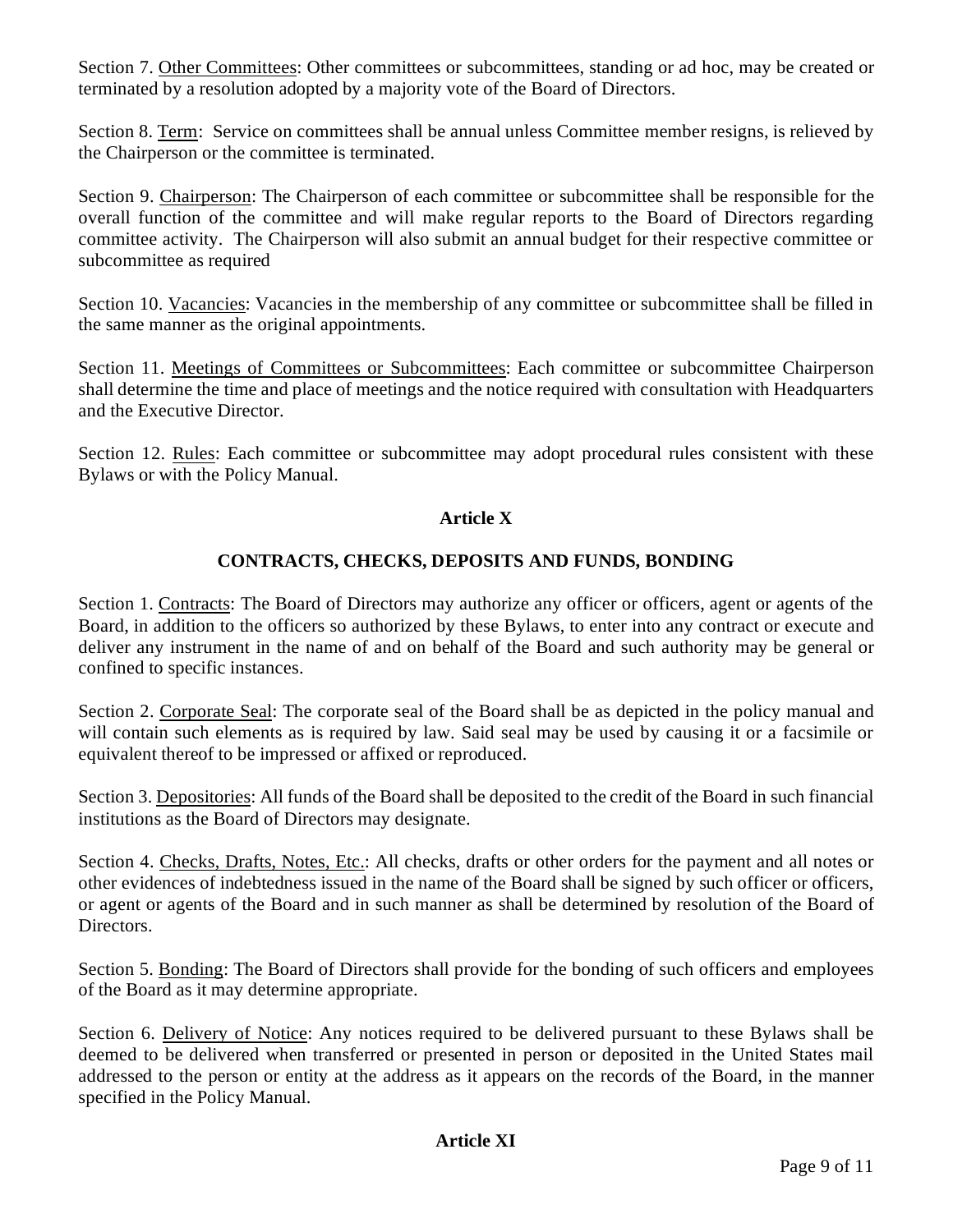#### **RECORDS**

The Board shall keep correct and complete records of account and shall also keep minutes of the proceedings of its members, Board of Directors, and committees or subcommittees having any of the authority of the Board of Directors, and shall keep at the registered or principal office a record giving the names and addresses of the members entitled to vote. As specified in the Policy Manual, records of the Board may be inspected by any member, or his or her agent or attorney, for any proper purpose at any reasonable time.

# **Article XII**

#### **FISCAL YEAR**

The fiscal year of the Board shall be established by the Board of Directors.

### **Article XIII**

#### **WAIVER OF NOTICE**

Whenever any notice whatsoever is required to be given under the provisions of the General Not For Profit Corporation Act or under the provisions of the articles of incorporation or the Bylaws of the Board, a waiver thereof in writing, signed by the person or persons entitled to such notice, whether before or after the time stated therein, shall be deemed equivalent to the giving of such notice. Attendance at any meeting shall constitute waiver of notice thereof unless the person at the meeting objects to the holding of the meeting because proper notice was not given.

#### **Article XIV**

#### **INDEMNIFICATION OF DIRECTORS, OFFICERS, EMPLOYEES AND AGENTS**

The Board shall indemnify each officer, director, employee or agent of the Board, including every former director, officer, employee or agent, and any person who may have served at the request or by the election or appointment of the Board as a director, officer, employee or agent of another corporation, partnership, joint venture, trust, or enterprise, against expenses actually and reasonable incurred by them in connection with the defense or settlement of any action, suit or proceeding in which they, or any of them, are made parties, or a party, or are threatened to be made parties or a party, by reason of being or having been a director(s), officer(s), employee(s), or agent(s) of the Board or a director(s), officer(s), employee(s) or agent(s) of such other corporation, if such person acted in good faith and in a manner he or she reasonable believed to be in, or not opposed to, the best interests of the Board and except in relation to matters as to which any such director, officer or former director or officer or persons shall be adjudged in such action, suit or proceeding to be liable for willful misconduct in the performance of their duty to the Board and to such matters as shall be settled by agreement predicated on the existence of such liability. As used in this Article XIV, the term "expenses" shall include attorney's fees, court costs, judgments, fines and penalties, amount paid in settlement (unless paid to the Board) and other expenses actually and reasonably incurred in connection with the defense or settlement of any action, suit or proceeding.

The foregoing right of indemnification shall not be exclusive of any other rights to which any officer, director, employee or agent may be entitled and this indemnification shall be in addition to and not in limitation of any other privilege or power of the Board to indemnify its officers, directors, employees or agents.